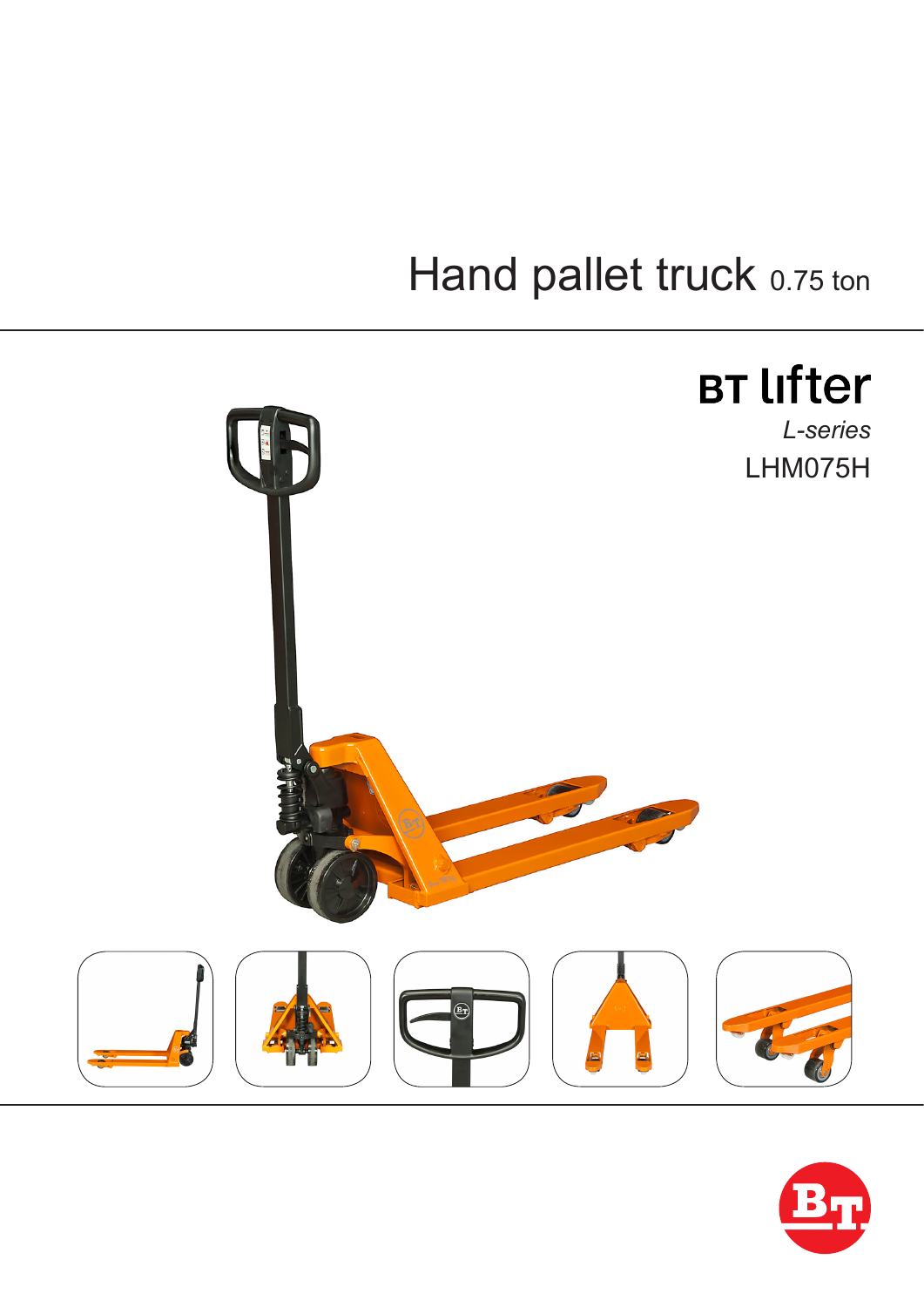## **Hand pallet truck**

| <b>Truck specifications</b> |      |                                                                                                                          |                  | LHM075H |                                 |
|-----------------------------|------|--------------------------------------------------------------------------------------------------------------------------|------------------|---------|---------------------------------|
| Identification              | 1.1  | Manufacturer                                                                                                             |                  |         | <b>BT</b>                       |
|                             | 1.2  | Manufacturer's type designation                                                                                          |                  |         | LHM075H                         |
|                             |      | Fork length                                                                                                              |                  | mm      | 950                             |
|                             | 1.4  | Operator type                                                                                                            |                  |         | Hand                            |
|                             | 1.5  | Load capacity/rated load                                                                                                 | Q(t)             | kg      | 750                             |
|                             | 1.6  | Load centre distance                                                                                                     | C                | mm      | 400                             |
|                             | 1.8  | Load distance, centre of drive axle to fork                                                                              | Χ                | mm      | $745$ <sup>1)</sup>             |
|                             | 1.9  | Wheelbase                                                                                                                | у                | mm      | $1170^{11}$                     |
| Weight                      | 2.1  | Service weight                                                                                                           |                  | kg      | 58                              |
|                             | 2.2  | Axle load, with load, drive/castor/fork wheel                                                                            |                  | kg      | 120/260                         |
|                             | 2.3  | Axle load, without load, drive/castor/fork wheel                                                                         |                  | kg      | $20 - 10$                       |
| <b>Wheels</b>               | 3.1  | Steer/fork/support wheels: Powerthane (Po), Steel (S) Nylon (N),<br>Polyurethane (P), Rubber (R), Rubber antistatic (Ra) |                  |         | Po, S, N, P, R, Ra/ Po, S, N, P |
|                             | 3.2  | Wheel size, front                                                                                                        |                  |         | 175x60                          |
|                             | 3.3  | Wheel size, rear                                                                                                         |                  |         | 85x75                           |
|                             | 3.5  | Wheels, number front/rear (x=driven wheels)                                                                              |                  |         | 2/2                             |
|                             | 3.6  | Track width, front                                                                                                       | $b_{10}$         | mm      | 132                             |
|                             | 3.7  | Track width, rear                                                                                                        | $b_{11}$         | mm      | 340                             |
| <b>Dimensions</b>           | 4.4  | Lift                                                                                                                     | h <sub>3</sub>   | mm      | 115                             |
|                             |      | Lift height                                                                                                              | $h_{23}$         | mm      | 200                             |
|                             | 4.9  | Height of tiller in drive position, min./max.                                                                            | $h_{14}$         | mm      | 1220                            |
|                             | 4.15 | Height, lowered                                                                                                          | $h_{13}$         | mm      | 85                              |
|                             | 4.19 | Overall length                                                                                                           | $I_{1}$          | mm      | 1500                            |
|                             | 4.20 | Length to face of forks                                                                                                  | $\mathsf{I}_{2}$ | mm      | 365                             |
|                             | 4.21 | Overall width                                                                                                            | b <sub>1</sub>   | mm      | 520                             |
|                             | 4.22 | Fork dimensions                                                                                                          | s/e/l            | mm      | 45/110/950 <sup>2)</sup>        |
|                             | 4.25 | Width over forks                                                                                                         | b <sub>5</sub>   | mm      | 450                             |
|                             | 4.32 | Ground clearance, centre of wheelbase                                                                                    | m <sub>2</sub>   | mm      | 40                              |
|                             | 4.33 | Aisle width for pallets 1000 x 1200 crossways                                                                            | A <sub>st</sub>  | mm      | $1544$ <sup>1)</sup>            |
|                             | 4.34 | Aisle width for pallets 800 x 1200 lengthways                                                                            | A <sub>st</sub>  | mm      | 1544 1)                         |
|                             | 4.35 | Turning radius                                                                                                           | $W_{a}$          | mm      | $1175$ <sup>1)</sup>            |

1) Distance with forks raised.

2) Other fork lengths are available on request.

All data are based on table configuration. Other configurations may give other values.

Truck performance and dimensions are nominal and subject to tolerances.

Specifications are subject to change without notice.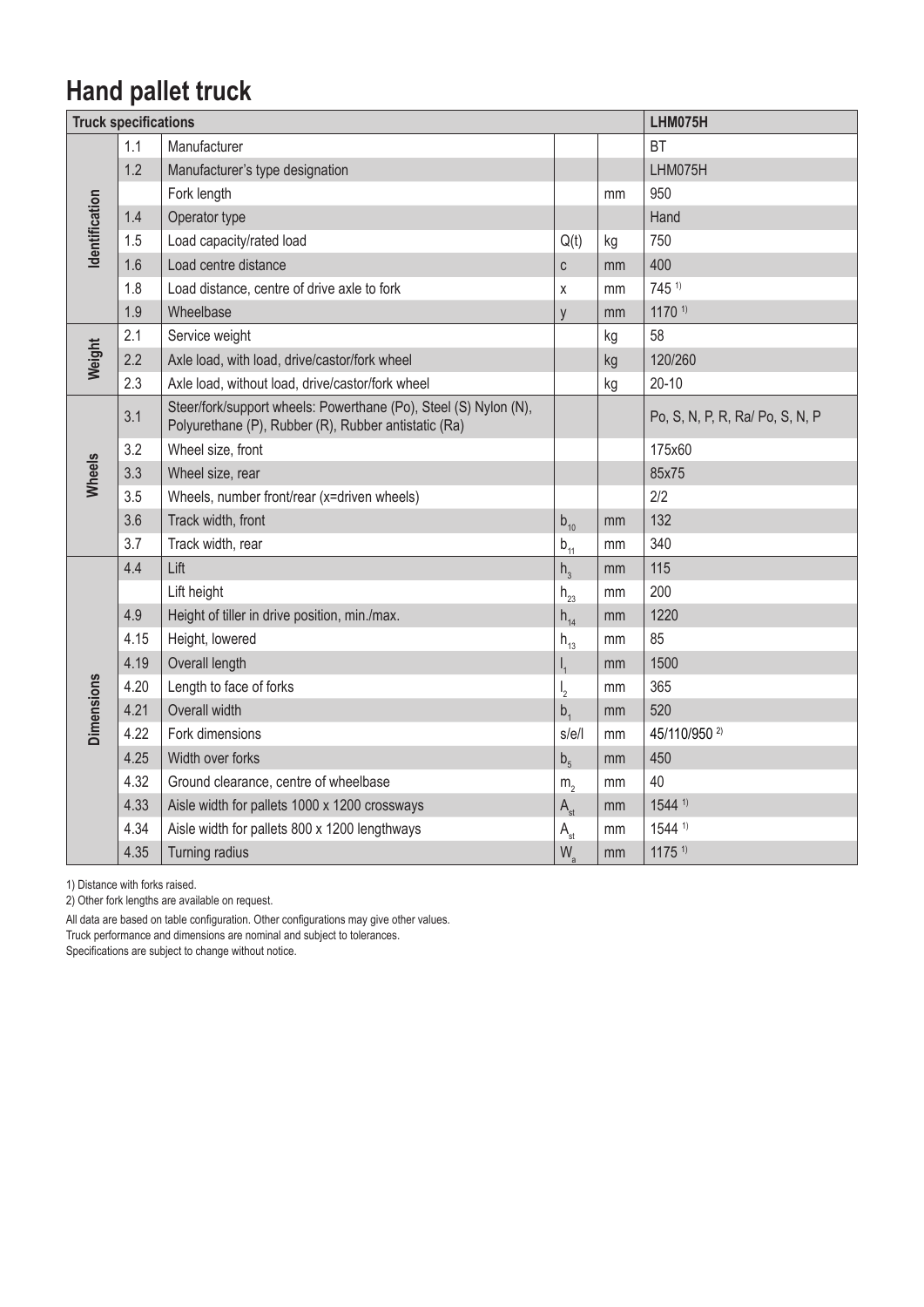## **Dimensional drawings**